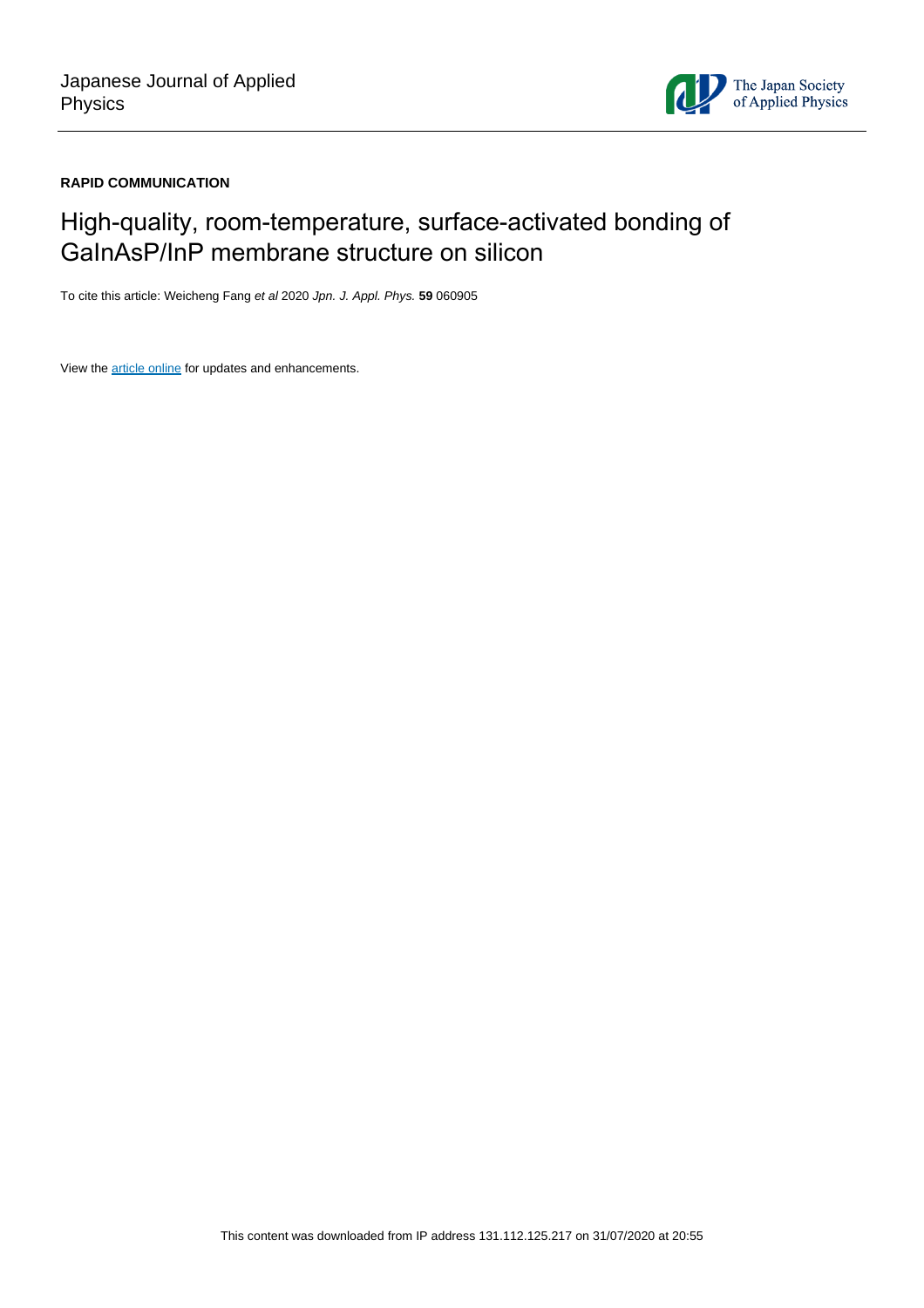## High-quality, room-temperature, surface-activated bonding of GaInAsP/InP membrane structure on silicon



Weicheng Fang<sup>1\*</sup>, Naoki Takahashi<sup>1</sup>, Yoshitaka Ohiso<sup>1</sup>, Tomohiro Amemiya<sup>1,2</sup>, and Nobuhiko Nishiyama<sup>1,2</sup>

1 Department of Electrical and Electronic Engineering, Tokyo Institute of Technology, O-okayama, Meguro, Tokyo 152-8552, Japan 2 Institute of Innovative Research (IIR), Tokyo Institute of technology, O-okayama, Meguro, Tokyo 152-8552, Japan

## \* E-mail: [fang.w.aa@m.titech.ac.jp](mailto:fang.w.aa@m.titech.ac.jp)

Received May 7, 2020; revised May 18, 2020; accepted May 20, 2020; published online June 4, 2020

Room-temperature surface-activated bonding (SAB) is a promising technology in large-scale hybrid photonic integration. To realize a membrane laser with low thermal resistance on Si without benzocyclobutene (BCB) bonding, a GaInAsP/InP membrane structure with a five-quantum-well active layer was bonded on Si successfully using SAB assisted by a thin a-Si film. The bonding strength reached a measurement limitation strength of 2.47 MPa for a 2 inch wafer with a thin 8.2 nm a-Si bonding layer without any annealing process for bonding. Over 90% of the bonding area, uniform photoluminescence intensity, and a well-maintained quantum-well structure were achieved after the InP-substrate removal. © 2020 The Japan Society of Applied Physics

 $\sum_{\text{signal}}$  ith the minimization of transistors, Joule heat and signal delay will prove to be challenges that cannot be ignored in large-scale integrated circuits (LSIs)  $^{1,2}$ ). To address these challenges one promising signal delay will prove to be challenges that cannot be ignored in large-scale integrated circuits  $(LSIs).<sup>1,2</sup>$  To address these challenges, one promising candidate is optical interconnection that can replace copper electrical global wiring in  $Si-LSIs.<sup>3</sup>$  $Si-LSIs.<sup>3</sup>$  $Si-LSIs.<sup>3</sup>$  To this end, threedimensional integration of photonic devices on Si substrates using divinylsiloxane–benzocyclobutene  $(DSV-BCB)^{4-6}$  and direct bonding<sup>7–[9](#page-5-0))</sup> have been reported. Our group has also investigated a GaInAsP/InP membrane laser, which has very thin III–V core active layers sandwiched by low-index materials, such as  $SiO<sub>2</sub>$  for low threshold current operation, bonded on Si by BCB.<sup>10–[12](#page-5-0))</sup> However, BCB has very low thermal conductivity, which makes high-temperature operation of a membrane laser difficult due to high thermal resistance. Based on our simulation using the finite element method, the thermal resistance can be reduced to less than half (from 5200 to 2600 K W<sup>-1</sup>) if the thickness of BCB is reduced from 2  $\mu$ m, in our previous works,<sup>11)</sup> to 0  $\mu$ m. Therefore, using direct bonding instead of BCB bonding is necessary.

Conventional direct bonding, such as hydrophilic bonding and plasma-activated bonding, requires high-temperature annealing to enhance the bonding strength, $13$ ) thereby causing thermal stress to the bonded wafer, as well as a long processing time due to the long cooling time. Additionally, the annealing process results in a longer processing time. Therefore, roomtemperature, surface-activated bonding (SAB) using fast atom beam (FAB) irradiation is attractive for the integration of III–V optical devices to a Si substrate.<sup>14–[15](#page-5-0)</sup>) Many demonstrations were reported for metal/metal bonding and Si/InP<sup>16)</sup> bonding, by means of SAB; however, bonding of oxide materials, such as  $SiO<sub>2</sub>$ , is known to be difficult.<sup>17)</sup> The reason for this is assumed to be that the surface becomes inactive immediately after being activated by an FAB due to the ease of atomic reconstruction.<sup>18)</sup> To overcome this, recently, direct bonding using a Si nanofilm was demonstrated.<sup>18–[19\)](#page-5-0)</sup> However, the effects on optical properties have not been reported yet.

In this paper, we report, for the first time, on the bonding properties (including optical properties after bonding) of a GaInAsP/InP membrane structure bonded on a Si substrate using room-temperature SAB based on Ar-FAB assisted by a Si nanofilm.

Figure [1](#page-2-0) shows the fabrication process of the GaInAsP/InP membrane structure. First, a III–V wafer, which consists of a

GaInAs etch-stop layer, two InP layers, and a GaInAsP core layer (optical confinement layers and 5 quantum wells) was grown by organo-metallic vapor-phase epitaxy. Then, a 500 nm  $SiO<sub>2</sub>$  cladding layer was deposited on the III–V wafer by plasma-enhanced chemical-vapor deposition. After the deposition, the III–V and Si wafers were introduced to a high vacuum chamber ( $\langle 1 \times 10^{-5}$  Pa). In the first step of bonding, the target Si wafer, as the sputter source, and the III–V wafer were positioned at the bottom and top of the chamber, respectively. Then, the target Si wafer was exposed to Ar-FAB irradiation [Fig. [1\(](#page-2-0)a)]. Through this irradiation, a Si nanofilm was deposited on the surface of  $SiO<sub>2</sub>$ . Then, the target Si wafer was exchanged with a new 2 inch Si wafer as a host substrate for the membrane laser. Then, only the bottom Si wafer was irradiated by Ar-FAB [Fig. [1](#page-2-0)(b)] for surface activation. Finally, two wafers were brought into contact at room-temperature [Fig.  $1(c)$  $1(c)$ ]. It should be noted that no post annealing process, which generally requires longer than half a day including the cooling time, was required. After bonding, the InP-substrate and GaInAs etch-stop layer were selectively wet-etched by  $HCl:CH_3COOH = 3:1$  and  $H_2SO_4:H_2O_2:H_2O = 1:1:40$  $H_2SO_4:H_2O_2:H_2O = 1:1:40$  $H_2SO_4:H_2O_2:H_2O = 1:1:40$  [Fig. 1(d)].

Before performing the bonding experiments of an actual membrane structure, bonding strength measurement was carried out through a vertical tensile test using  $Si/SiO<sub>2</sub>$  or  $InP/SiO<sub>2</sub>$  and Si wafers. The sputtering time and load value, which were the parameters used in this experiment, and the conditions during the bonding process are shown in Table [I](#page-2-0) (The activation conditions are based on our previous experiment in Ref. [16](#page-5-0)). Figure [2](#page-2-0) shows the results of the bonding strength measurements. It reveals that the bonding strength increases as the sputtering time increases. The reason may be due to the impurities and natural oxide film on the surface of the Si wafer, which caused uneven deposition in the beginning of the sputtering step. Moreover, the load value has a significant impact on the bonding strength, which may enhance atomic diffusion. Under the conditions of a sputtering time of 15 min and a 500 kgf load value, an extremely strong bond strength of over 2.47 MPa, which was the measurement limit of our tensile test equipment, was obtained in the 2 inch wafer  $Si/SiO<sub>2</sub>-Si$  bonding. In the case of InP/SiO<sub>2</sub>–Si, conditions with the strongest bonding strength were used; however, a lower bonding strength was recorded because of the breaking of InP itself and not due to the bonding interface.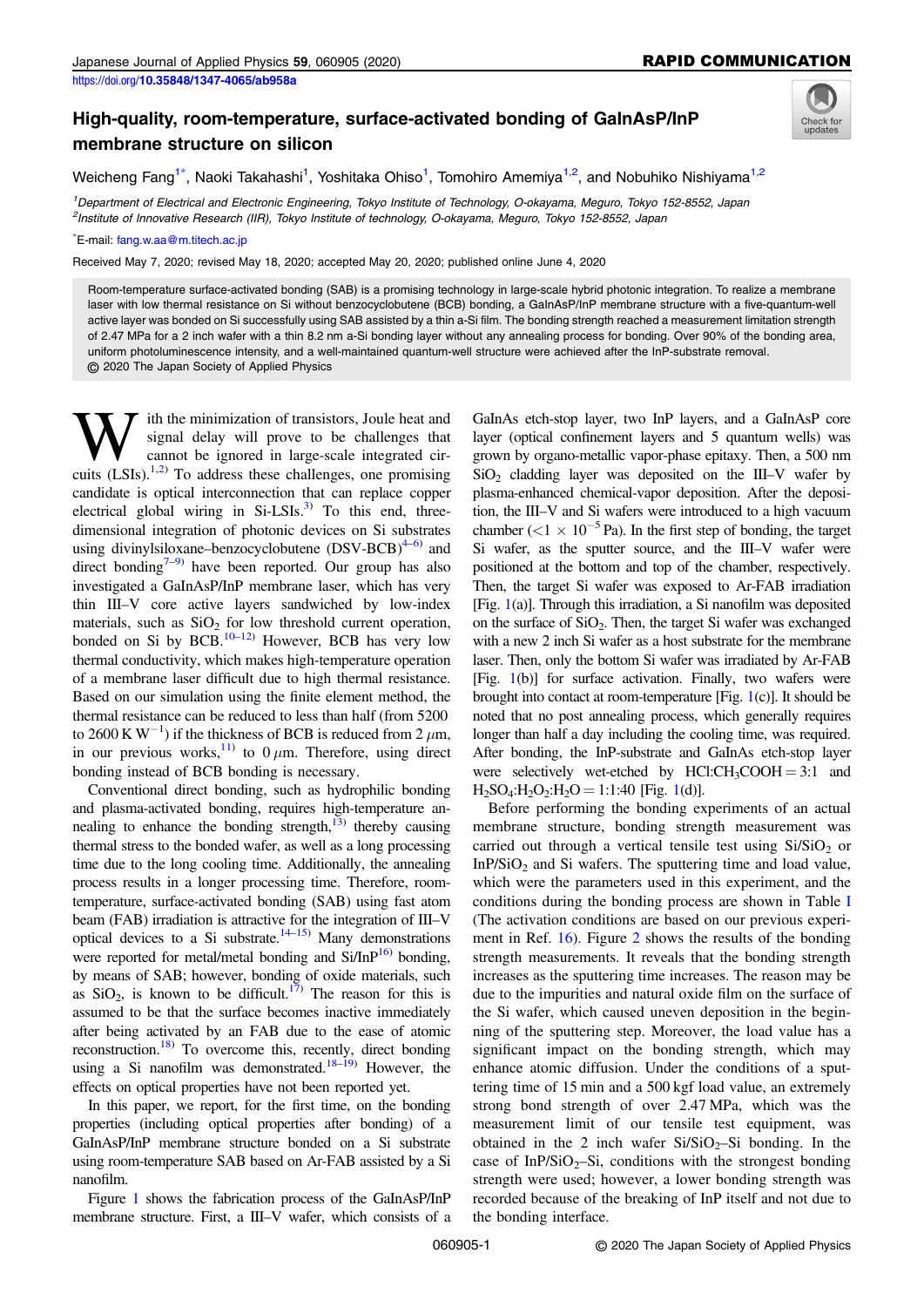<span id="page-2-0"></span>

Fig. 1. (Color online) Schematic diagram of GaInAsP/InP membrane structure bonding process: (a) a-Si deposition by sputtering using Ar-FAB. (b) Surfaceactivated cleaning by Ar-FAB. (c) Bonding at room-temperature. (d) Removal of InP-substrate and GaInAs etch-stop layer by wet-etching.

Table I. Detailed conditions during the bonding process.

| Sputtering conditions |                  | Activation conditions |               | Bonding conditions |                  |
|-----------------------|------------------|-----------------------|---------------|--------------------|------------------|
| Current               | $100 \text{ mA}$ | Current               | 50 mA         | Temperature        | Room-temperature |
| Voltage               | $\sim$ 1.5 kV    | Voltage               | $\sim$ 1.2 kV | Time               | 5 min            |
| Time                  | 5, 10, 15 min    | Time                  | 90 s          | Load value         | 200 kgf, 500 kgf |
| Gas flow              | Ar, $30$ sccm    | Gas flow              | Ar, $30$ sccm | Chamber pressure   | ${<}10^{-5}$ Pa  |



Fig. 2. (Color online) Bonding strength dependence of sputtering time and load value.

Based on the conditions described above, the GaInAsP/InP membrane structure was bonded on Si. The  $SiO<sub>2</sub>/Si$  bonding interface was observed through a high-resolution transmission electron microscope (TEM), as shown in Fig. [3](#page-3-0). An amorphous-like Si intermediate layer can be observed at the bonding interface (between Si-sub and  $SiO<sub>2</sub>$  layer) in Fig.  $3(a)$  $3(a)$ . In Fig.  $3(b)$  $3(b)$ , a highly magnified TEM image of the bonding interface is shown. This image indicates that the a-Si layer consists of a 5.6 nm thick upper layer and 2.6 nm thick bottom layer. To understand how these two layers are formed, the elemental composition across the  $SiO<sub>2</sub>/Si$ bonding interface was measured by energy-dispersive X-ray

spectroscopy (EDX). Peaks of Ga, C, Ti, Fe, Cu, Si, O and Ar were detected at positions  $*A$  and  $*B$ , as shown in Fig. [3](#page-3-0)(b). The composition peaks are shown in Fig. [4.](#page-4-0) The Ga peaks are due to the fabrication of the TEM observation sample using Ga focused ion beam method. The C peaks are due to the contamination caused by electron beam irradiation during TEM observation. The Ti, Fe, and Cu peaks are from the metal wafer holder (This can be avoided by using large size Si wafer as the wafer holder). At both positions, \*A and \*B, Si has the highest peak, and a slight amount of Ar was detected in position \*B, which means that the bottom a-Si was formed by Ar-FAB irradiation. Moreover, in other works with conventional SAB, the amorphous-like layer was observed, and the thickness was determined by FAB energy.<sup>[20](#page-5-0)–[21\)](#page-5-0)</sup> From the combination of the TEM and EDX results, it can be inferred that the upper a-Si layer in position \*A is formed by sputtering and the bottom a-Si layer in position \*B is formed by cleaning irradiation.

Figure [5](#page-4-0) shows the bonding quality of the GaInAsP/InP membrane structure bonded on Si. The bonding area after removing the InP-substrate and the GaInAs etch-stop layer by selective wet-etching are shown in Fig.  $5(a)$  $5(a)$ . No visible voids remain at the surface of the membrane structure, and a large bonding area of over 90% was obtained successfully. The photoluminescence (PL) intensity mapping image is shown in Fig. [5\(](#page-4-0)b). Almost uniform PL intensity was achieved after transforming the GaInAsP/InP membrane structure from the InP-substrate to Si substrate. These results indicate that Si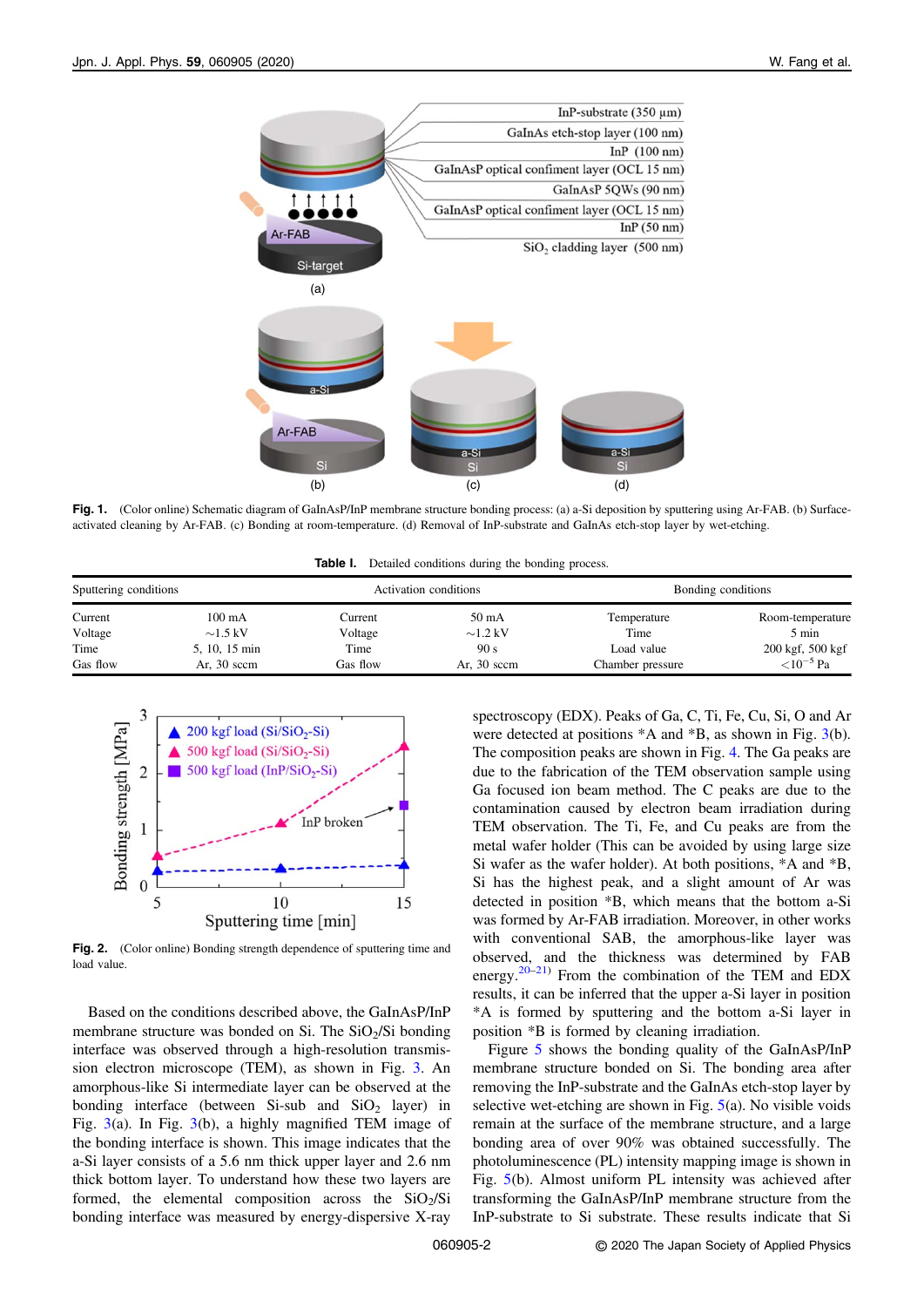<span id="page-3-0"></span>

Fig. 3. Cross-sectional TEM image of SiO<sub>2</sub>/Si bonding interface with the Ar-FAB irradiation of 15 min. (a) Low magnification and (b) high magnification. The upper a-Si layer in position \*A is formed by sputtering, and the bottom a-Si layer in position \*B is formed by cleaning irradiation.

nanofilm-assisted SAB has a great bonding quality after transforming the GaInAsP/InP membrane structure, which is suitable for the integration of membrane photonic devices.

To fabricate the membrane laser using the proposed bonding method, the characteristics of multi-quantum-wells (MQWs) were analyzed via PL peak wavelength measurements and X-ray diffraction (XRD) strain analysis. Figure  $6(a)$  $6(a)$  shows the normalized PL intensity with a peak wavelength of 1524.6 nm before bonding and 1518.8 nm after bonding and substrate removal. Furthermore, a blueshift of 5.8 nm was observed; this may be because of the occurrence of strain relaxation after the removal of the thick InP host substrate. Notably, the shoulder at approximately 1630 nm in the before bonding sample is related to the GaInAs etch-stop layer, which does not exist in the bonded wafer. Figure [6\(](#page-5-0)b) shows the XRD  $\omega$ -2 $\theta$  scan data and fitting calculation of the as-grown epitaxial wafer and those of the bonded wafer with the removed InP-substrate. The (004) InP peak observed for the as-grown wafer and the reduced (004) InP peak observed for the bonded wafer contribute to the 350  $\mu$ m thick InP-substrate and the two InP-cap layers (150 nm in total), respectively. Based on the experimental data, the relative positions of satellite peaks from "−4" to "4" are shown in the inset of Fig. [6\(](#page-5-0)b), which displays an extremely slight shift, indicating that the positions of the peaks of the MQWs are well-maintained. The fitting calculation indicates that the compressive strain of the well layers in the MQWs reduced from 0.96% to 0.94%. Owing to this small strain change after bonding with 350  $\mu$ m thick InPsubstrate removal, it may be considered that the compressive strain relaxation results in a drop in the heavy hole level in the valence band of the quantum wells; then, the bandgap becomes slightly bigger, which is manifested as a blueshift in the PL peak wavelength.

In conclusion, a GaInAsP/InP membrane structure was bonded on a Si substrate via a-Si nanofilm-assisted SAB for membrane photonic integrated circuits. It was confirmed that the bonding strength is higher than 2.47 MPa for a 2 inch wafer without any annealing process. The bonding interface was observed via high-resolution TEM, and its elemental composition was analyzed by EDX. An approximately 8.2 nm thick a-Si thin film was included in the bonding interface, which indicates the existence of a strong  $SiO<sub>2</sub>$ bond. The large bonding area and uniform PL intensity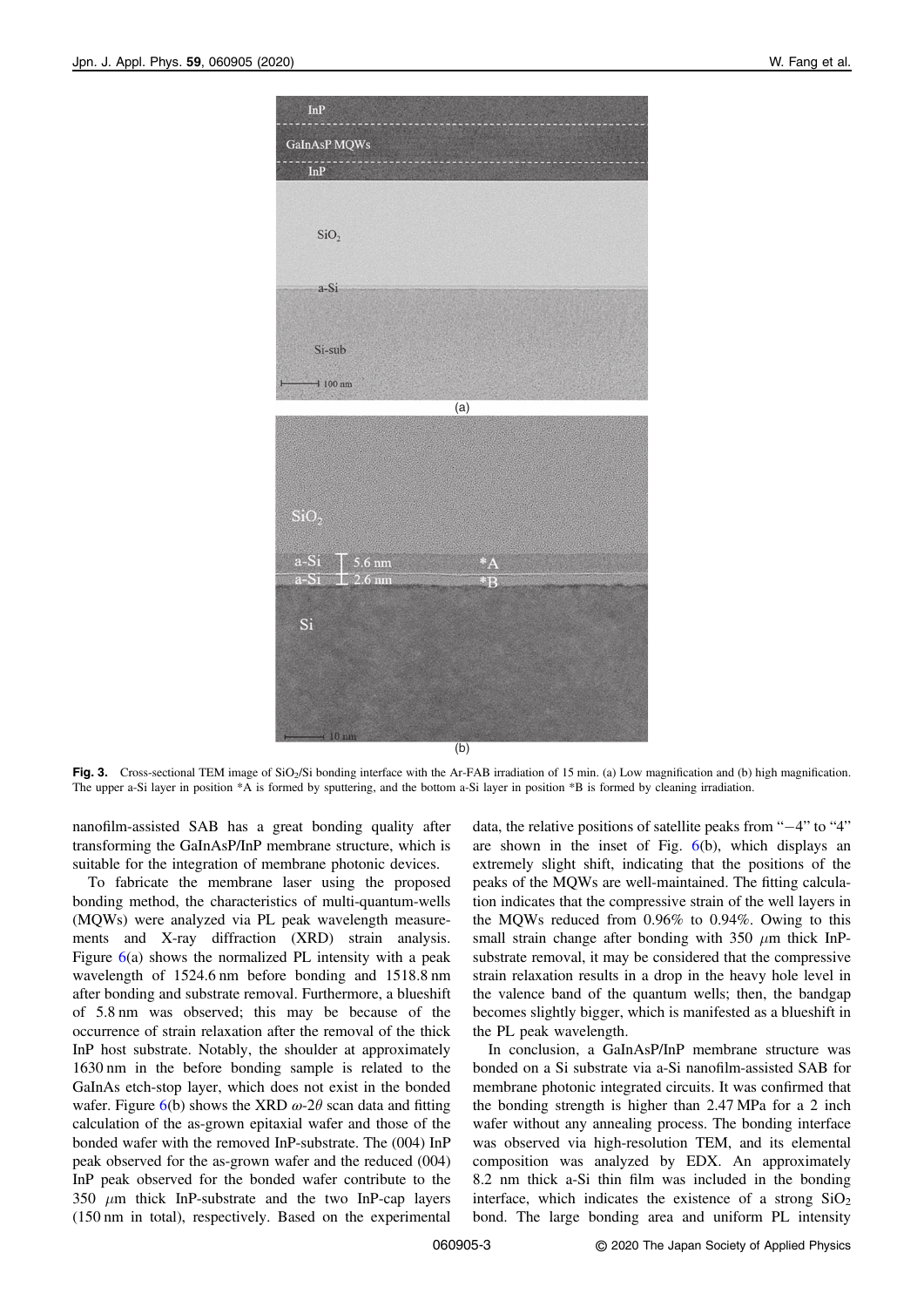<span id="page-4-0"></span>

Fig. 4. EDX analysis of the intermediate layer at the bonding interface. (a) Position \*A shown in Fig. [3.](#page-3-0) (b) Position \*B shown in Fig. 3.



Fig. 5. (Color online) Bonding quality after removing the InP-substrate and GaInAs etch-stop layer. (a) Over 90% bonding area in 2 inch wafer bonding. (b) Uniform PL intensity mapping image after bonding.